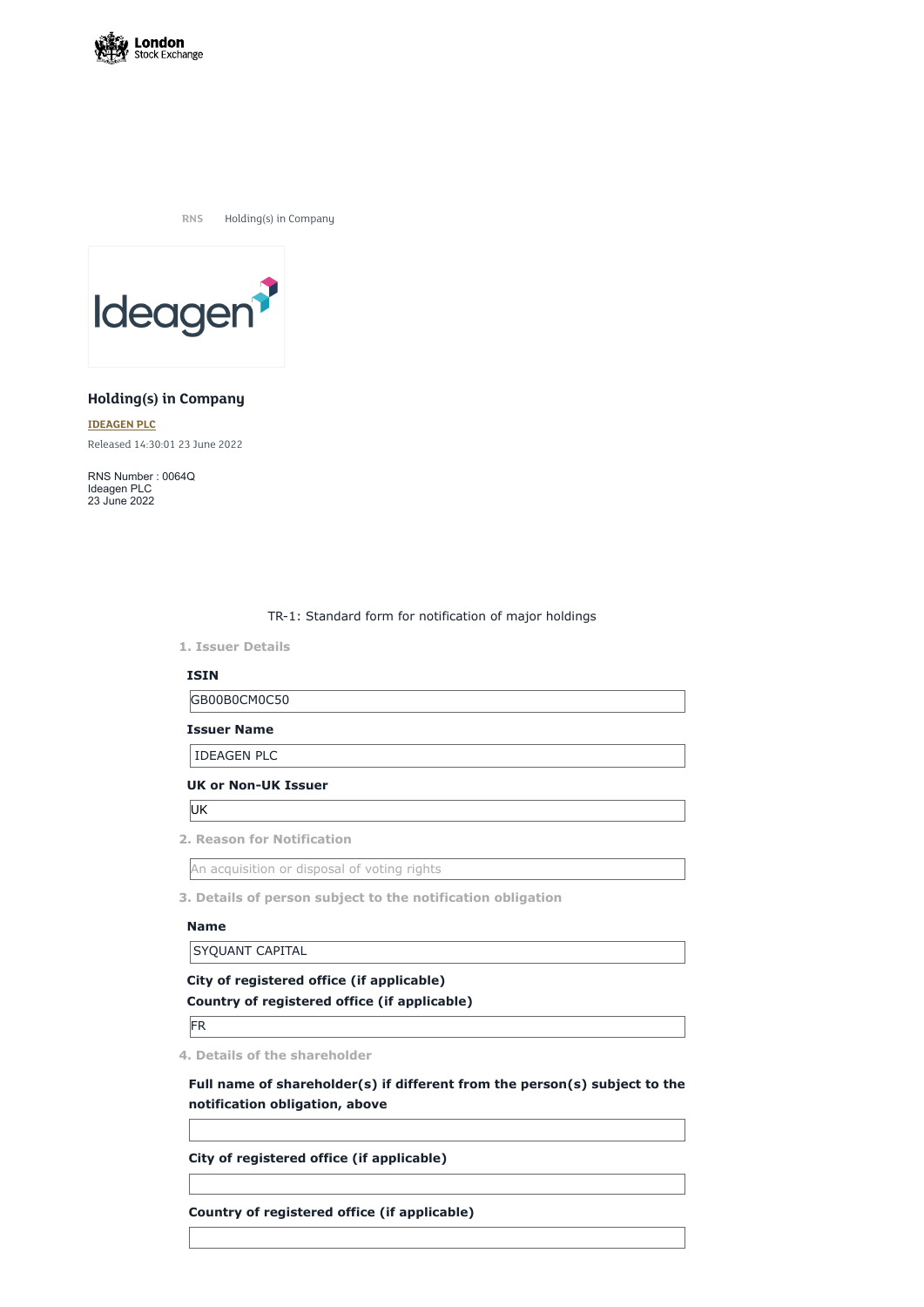**5. Date on which the threshold was crossed or reached**

## 21-Jun-2022

**6. Date on which Issuer notified**

23-Jun-2022

**7. Total positions of person(s) subject to the notification obligation**

|                                                                                    | % of voting<br>rights<br>attached to<br>shares (total<br>of $8.A$ ) | % of voting rights<br>through financial<br>instruments (total of<br>$8.B 1 + 8.B 2)$ | <b>Total of</b><br>both in %<br>$(8.A +$<br>8.B) | <b>Total</b><br>number of<br>voting<br>rights held<br>in issuer |
|------------------------------------------------------------------------------------|---------------------------------------------------------------------|--------------------------------------------------------------------------------------|--------------------------------------------------|-----------------------------------------------------------------|
| Resulting situation<br>on the date on which<br>threshold was<br>crossed or reached | 5.040000                                                            | 0.140000                                                                             | 5.180000                                         | 15200300                                                        |
| Position of previous<br>notification (if<br>applicable)                            |                                                                     |                                                                                      |                                                  |                                                                 |

**8. Notified details of the resulting situation on the date on which the threshold was crossed or reached**

**8A. Voting rights attached to shares**

| Class/Type of     | <b>Number of direct</b> | Number of indirect | $\mathsf{P}\mathsf{6}$ of direct | <b>%</b> of indirect |
|-------------------|-------------------------|--------------------|----------------------------------|----------------------|
| shares ISIN       | voting rights           | voting rights      | voting rights                    | voting rights        |
| code(if possible) | (DTR5.1)                | (DTR5.2.1)         | (DTR5.1)                         | (DTR5.2.1)           |
| GB0004339189      | 14802300                |                    | 5.040000                         |                      |
| Sub Total 8.A     | 14802300                |                    | 5.040000\%                       |                      |

**8B1. Financial Instruments according to (DTR5.3.1R.(1) (a))**

| date |               | $\%$ of<br>voting<br>rights                                                                                                                              |
|------|---------------|----------------------------------------------------------------------------------------------------------------------------------------------------------|
| N/A  |               | 0.140000                                                                                                                                                 |
|      |               | $ 0.140000\% $                                                                                                                                           |
|      | period<br>N/A | Number of voting rights that may<br><b>Expiration Exercise/conversion</b><br>be acquired if the instrument is<br>exercised/converted<br>398000<br>398000 |

**8B2. Financial Instruments with similar economic effect according to (DTR5.3.1R.(1) (b))**

| Type of<br><b>Ifinancial</b><br>linstrument | date | <b>Expiration Exercise/conversion Physical or cash</b><br>period | <b>settlement</b> | Number of<br>voting rights | $\frac{9}{6}$ of voting<br> rights |
|---------------------------------------------|------|------------------------------------------------------------------|-------------------|----------------------------|------------------------------------|
|                                             |      |                                                                  |                   |                            |                                    |

| $\overline{\text{Sub Total } 8 \text{ R}}$<br>15ub Total 8.B2 |  |  |  |
|---------------------------------------------------------------|--|--|--|
|---------------------------------------------------------------|--|--|--|

**9. Information in relation to the person subject to the notification obligation**

1. Person subject to the notification obligation is not controlled by any natural person or legal entity and does not control any other undertaking(s) holding directly or indirectly an interest in the (underlying) issuer.

|                                       |            | % of voting                           | $\frac{1}{6}$ of voting rights | <b>Total of both if</b> |
|---------------------------------------|------------|---------------------------------------|--------------------------------|-------------------------|
| <b>Ultimate controlling</b><br>person | Name of    | rights if it equals through financial |                                | lit equals or is        |
|                                       | controlled | or is higher than                     | instruments if it equals       | higher than the         |
|                                       |            | undertaking the notifiable            | or is higher than the          | <b>Inotifiable</b>      |
|                                       |            | <b>threshold</b>                      | notifiable threshold           | <b>threshold</b>        |

**10. In case of proxy voting**

**Name of the proxy holder**